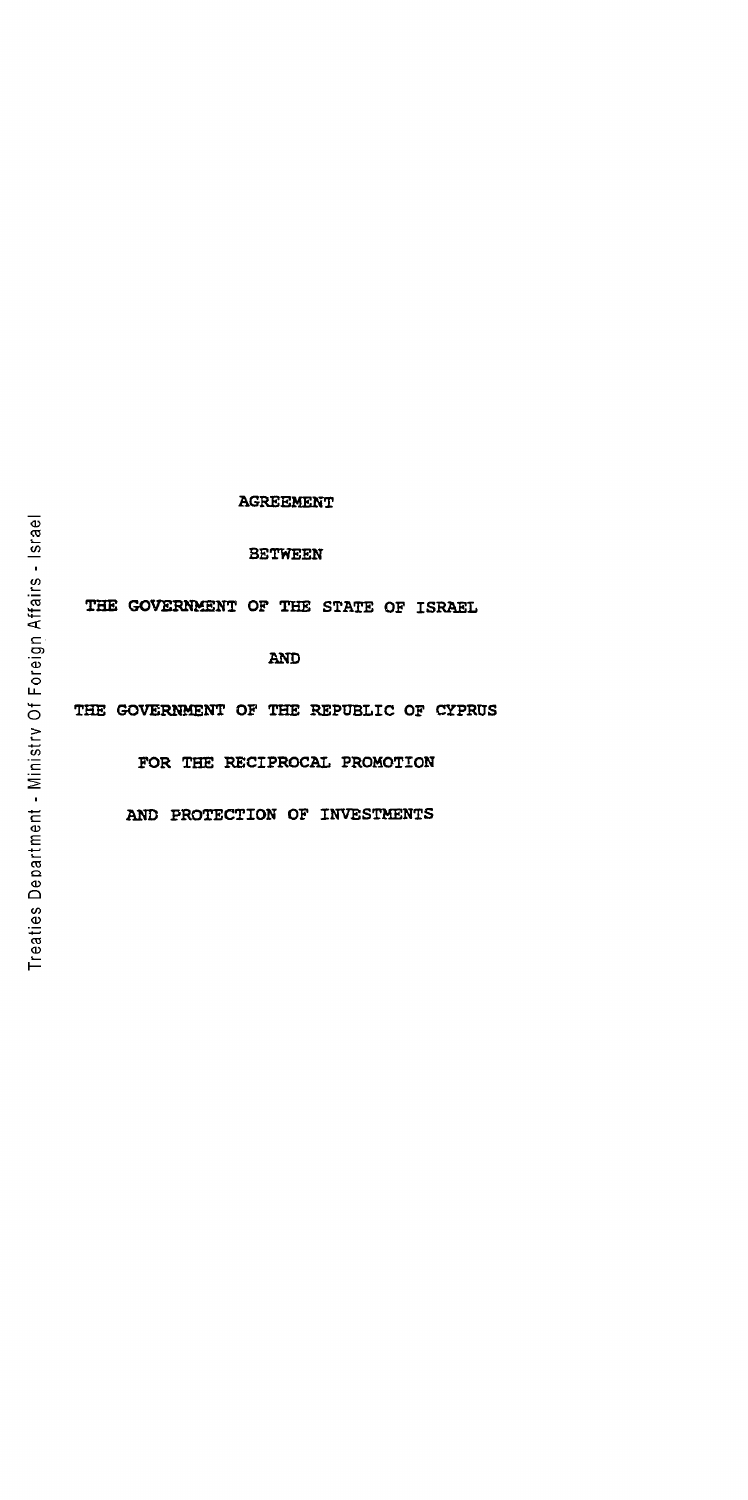The Government of the State of Israel and the Government of<br>the Republic of Cyprus. (hereinafter referred the (hereinafter referred to as the "Contracting Parties");

DESIRING to intensify economic cooperation to the mutual benefit of both countries;

INTENDING to create favourable conditions for investments by investors of either Contracting territory of the other Contracting Party; for greater Party in the

RECOGNIZING that the reciprocal promotion and protection of investments on the basis of the present Agreement will be conducive to the stimulation of individual business initiative and will increase prosperity in both States;

HAVE AGREED as follows:

## Article 1

# Definitions

For the purposes of the present Agreement:

- 1. The term "investments" shall comprise any kind of assets, implemented in accordance with the laws and regulations of the Contracting Party in whose territory the investment is made, including, but not limited to:
	- (a) movable and immovable property, as well as any other rights in rem, in respect of every kind of asset;
	- (b) rights derived from shares, bonds and other kinds of interests in companies;
	- (c) claims to money, goodwill and other assets and to any performance having an economic value;
	- {d} rights in the field of intellectual property, technical processes and know-how;

eign Affairs , Of For  $\geq$ ment es Depa .=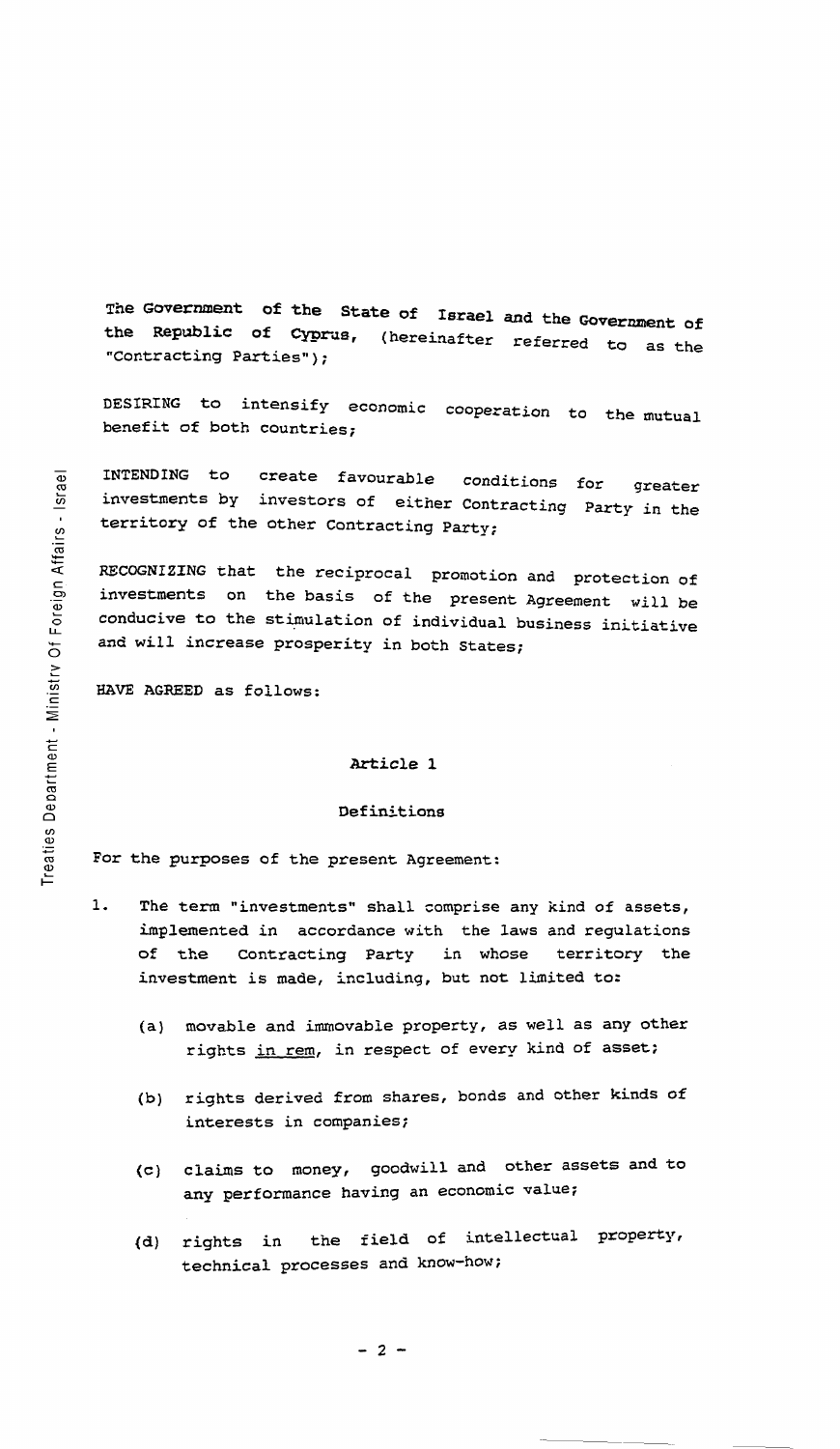- (e) business concessions conferred by law or under contract, including concessions to search f cultivate, extract or exploit natural resources. for,
- 2. A change in the form in which assets are invested or reinvested, in accordance with the laws and property in accordance with the laws and regulations of the contracting Party in whose territory the investment is made, does not affect their character as investments within the meaning of this Agreement.
- 3. The term "investor" shall comprise:

With respect to investments made in the State of Israel:

- (a) natural persons who are citizens of the Republic of Cyprus, who are not also citizens or permanent residents of the State of Israel; or
- (b) companies, including corporations, firms or associations incorporated or constituted in accordance with the law of the Republic of Cyprus, which have not been accorded a non-resident status and which are not directly or indirectly controlled by companies incorporated or constituted in accordance with the law of the State of Israel.

With respect to investments made in the Republic of Cyprus:

- (a) natural persons who are citizens of the state of Israel who are not also citizens of the Republic of cyprus; or
- (b) companies including corporations, firms or associations incorporated or constituted in accordance with the law of the State of Israel whose centre of activity and management is in Israel and which are not directly or indirectly controlled by companies incorporated or constituted in accordance with the law of the Republic of Cyprus.

 $- 3 -$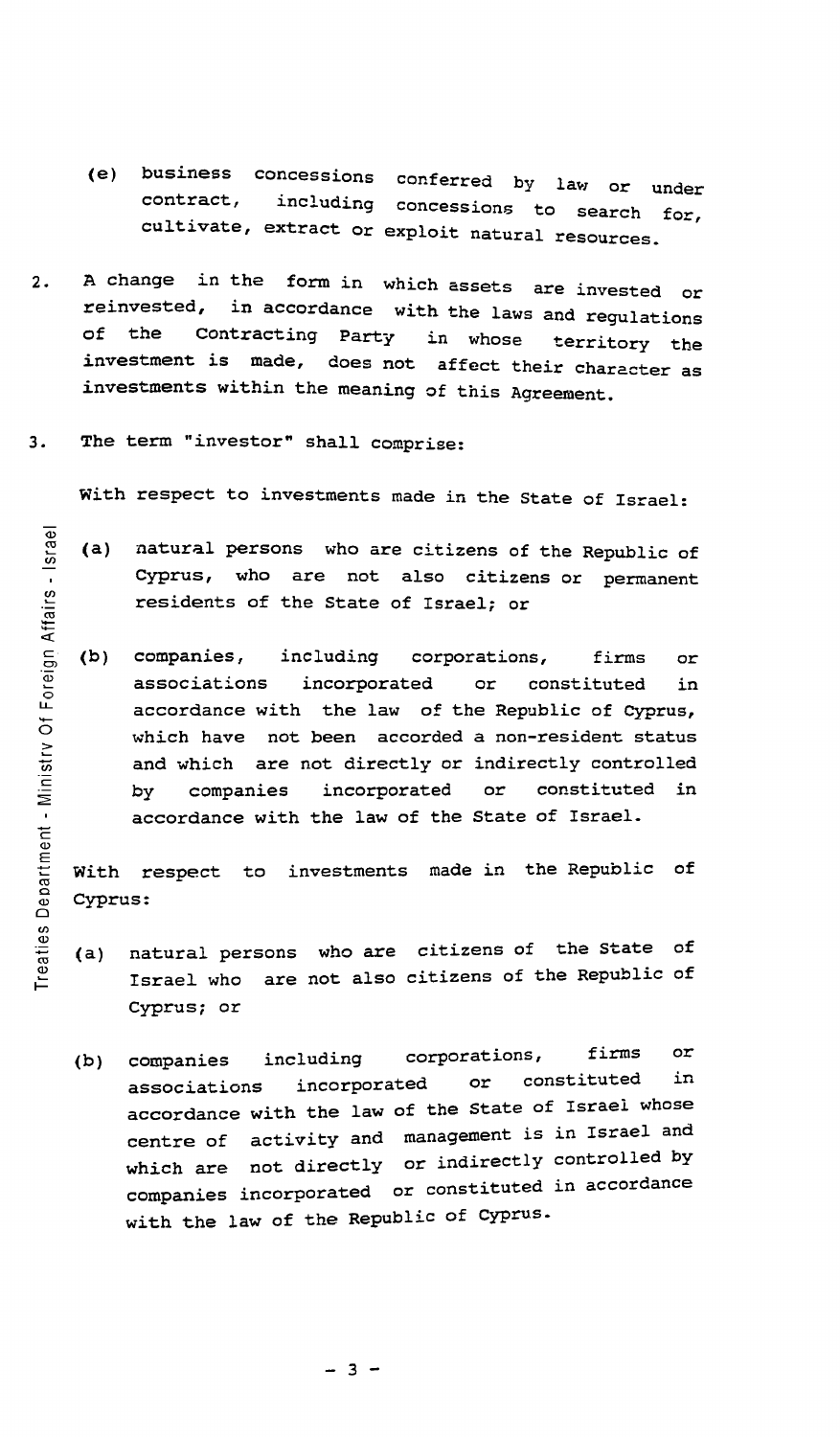- 4. The term "returns" shall comprise the amount yielded by an investment including, but not limited to dividends profits, sums received from the total or postical profits, sums received from the total or partial<br>liquidation of an investment, interest, capital gains rigardation of an investment, interest, capital gains,
- 5. The term "territory" shall mean with respect to each<br>Contracting Party, the territory of the s Contracting Party, the territory of that Contracting Party including the territorial sea, as well as the continental shelf and the exclusive economic zone, over which that Contracting Party exercises sovereign rights or jurisdiction, in conformity with international law.

# Promotion and Protection o£ Investments

- <sup>~</sup>1- Each Contracting Party shall, in its territory, encourage and create favourable conditions for investments by investors of the other contracting Party and, subject to its right to exercise the powers conferred by its laws, shall admit such investments.
- Investments made by investors of each contracting Party shall be accorded fair and equitable treatment and shall enjoy protection and security in the territory of the other contracting Party. Neither Contracting Party shall in any way impair by unreasonable or discriminatory measures the management, maintenance, use, enjoyment or disposal of investments in its territory of investors of the other Contracting Party.

### Article 3

## Most Favored Nation

1. Neither Contracting Party shall, in its subject investments or returns of investors of the other Contracting Party to treatment less favourable than that which it accords to of any third State. investments or returns of investors its territory,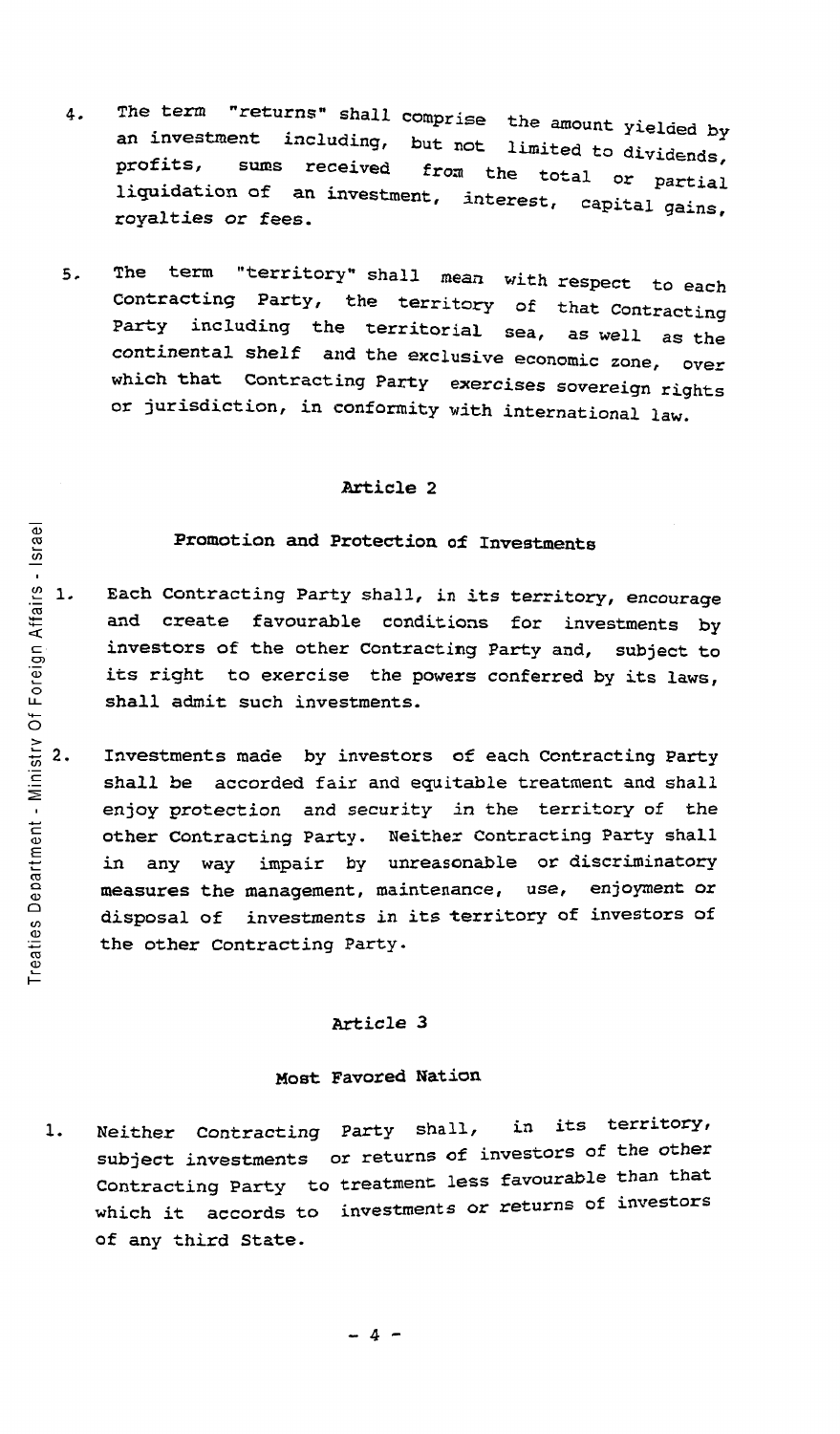2. Neither Contracting Party shall, in its territory, investors of the other Contracting Party, as regards their management, maintenance, use, enjoyment or subject disposal of their investments, to treatment less favourable than that which it accords to investors of any third State.

### Article 4

## COmpensation for Losses

- 1. Investors of one Contracting Party whose investments *in*  the territory of the other Contracting Party suffer losses owing to war or other armed conflict, revolution, a state of national erergency, revolt, insurrection, riot or other such similar activity in the territory of the latter Contracting Party shall be accorded by the latter Contracting Party treatment, as regards restitution, indemnification, compensation or other settlement, not less favourable than that which the latter Contracting Party accords to its own investors or to investors of any third State. Resulting payments shall be freely transferable.
- Without prejudice to paragraph (1) of this Article, investors of one Contracting Party who, in any of the situations referred to in that paragraph, suffer losses in the territory of the other Contracting Party, resulting from:
	- (a) requisitioning of their property by its forces or authorities, or
	- (b) destruction of their property by its forces or authorities, which was not caused in combat action or was not required by the necessity of the situation,

shall be accorded restitution or adequate compensation. Resulting payments shall be freely transferable.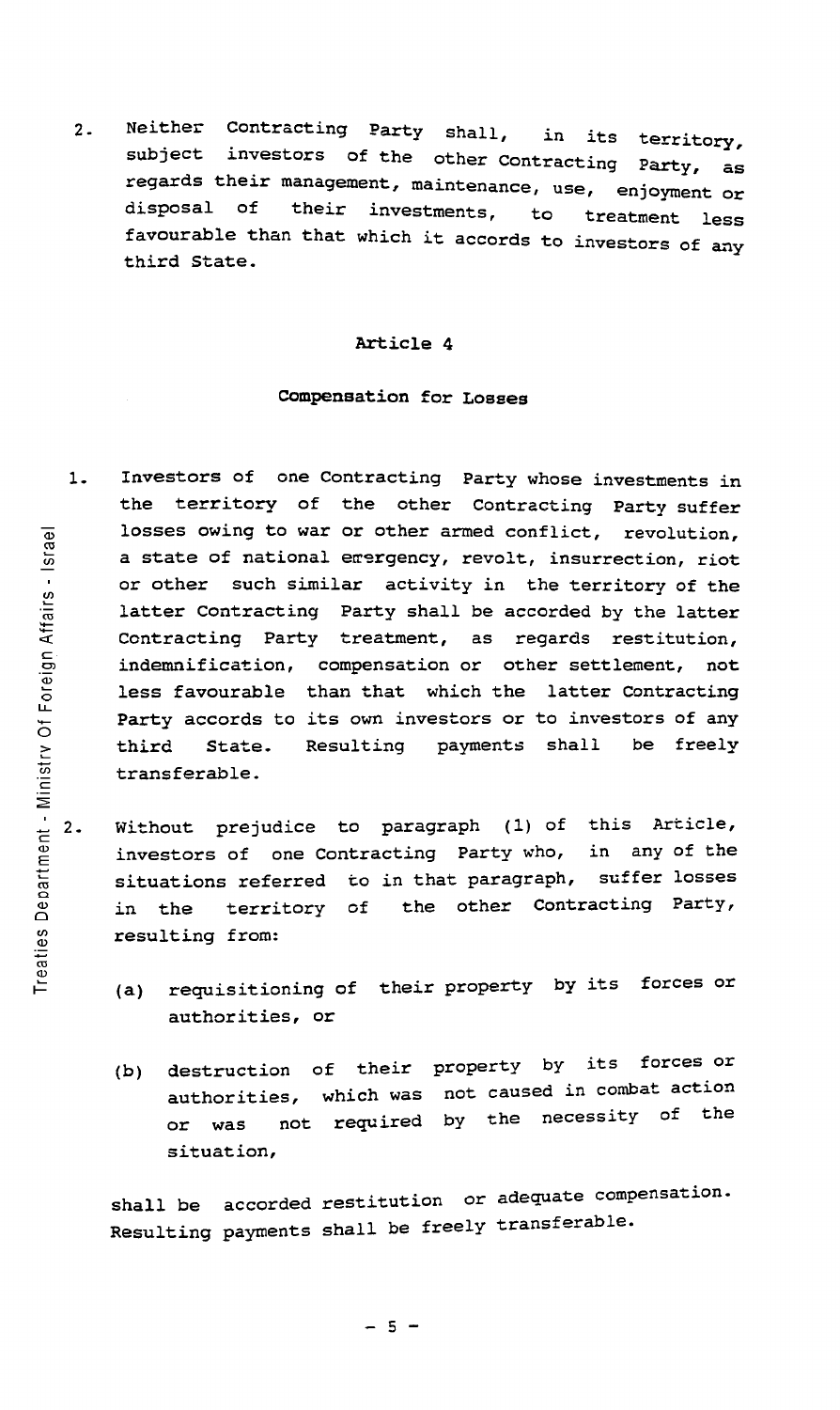### Expropriation

Investments of investors of either Contracting Party shall not be nationalized, expropriated or subjected to measures having effect equivalent to nationalization or expropriation, (hereinafter referred to as "expropriation"), in the territory of the other Contracting Party, except for a public purpose related to the internal needs of that Contracting Party, on a non-discriminatory basis, under due process of law, and against prompt, adequate and effective compensation. Such compensation shall amount to the market value of the investment expropriated immediately before the expropriation or before the impending expropriation became public knowledge whichever is the earlier, shall include interest at the applicable rate provided by law by that Contracting Party  $x$  intil the date of payment, shall be made without delay, be  $e$ ffectively realizable and be freely transferable provided  $%$ hat the investor has complied with all his fiscal ~bligations. The investors affected shall be accorded prompt ~eview, by a judicial or other independent authority of that  $\mathcal{L}_{\text{contracting Party}}$ , of his or its case and of the valuation of ~is or its investment, in accordance with the principles set <del>.</del><br>⊖ut in this paragraph.<br>≥

### Article 6

c

men<br>E

### Repatriation of Investments and Returns

Each Contracting Party shall, in respect of investments, guarantee to investors of the other contracting Party the unrestricted transfer of their investments and returns, in accordance with the following principles: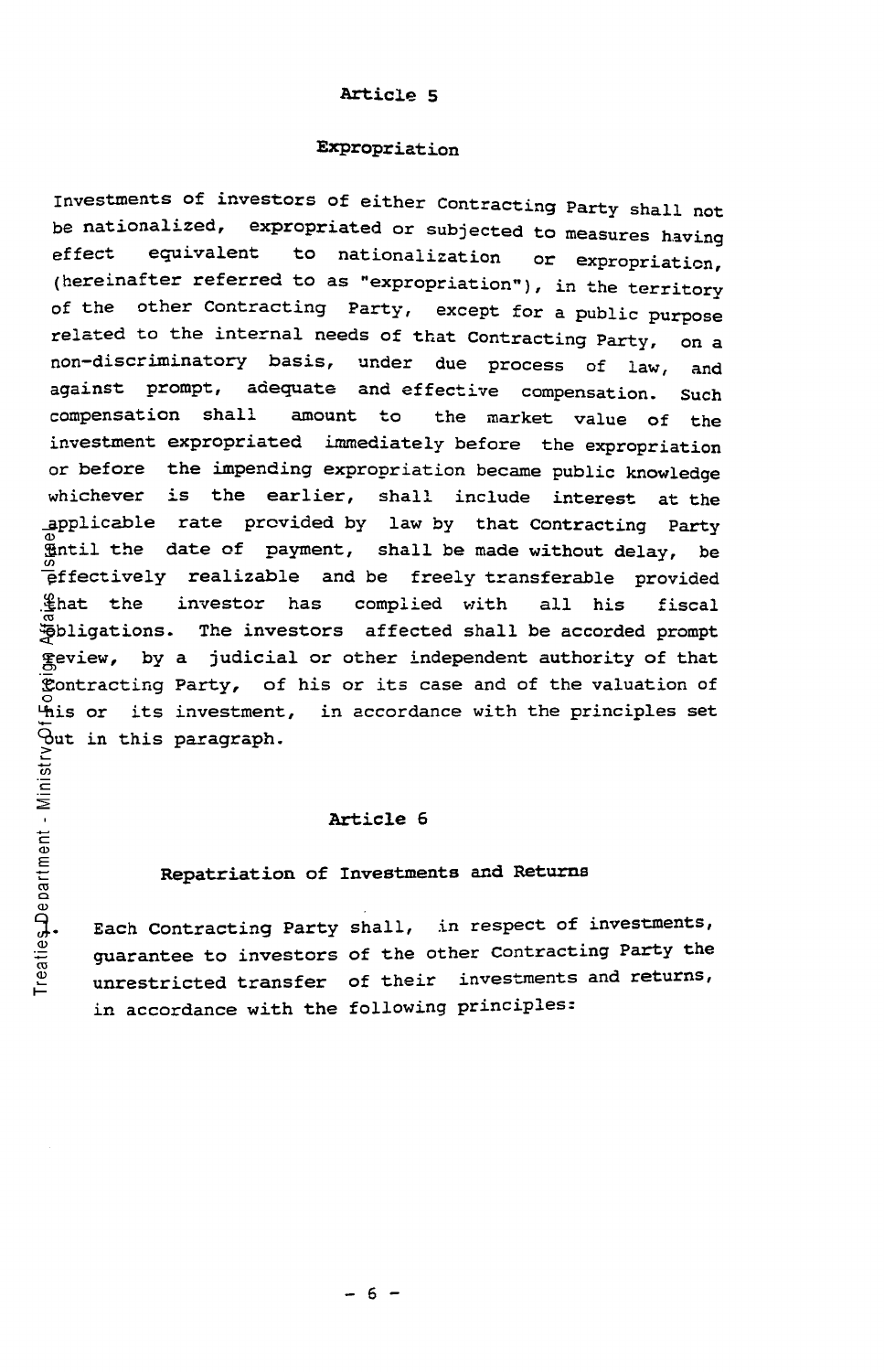- (a) Transfers shall be effected without delay *in* the in which the capital was originally invested or in any other convertible currency agreed by the investor and the Contracting Party concerned, provided that the investor has complied with all his fiscal obligations and that the repatriation is in accordance with the exchange regulations established by the Contracting Party in whose territory the investment was made.
- (b) In the event the exchange regulations of one Contracting Party are modified, that Contracting Party guarantees that such modifications shall not adversely affect the rights to repatriate investments and returns, as were in force at the time the investment was made. However, if the said modifications grant investments and returns more favourable terms than were *in* force at the time the investment was made, the more favourable terms shall apply.
- 2. Unless otherwise agreed by the investor, transfers shall be made at the market rate of exchange applicable on the date of transfer.

### Exceptions

The provisions of this Agreement relative to the grant of treatment not less favourable than that accorded to the investors of any third state shall not be construed so as to oblige one Contracting Party to extend to the investors of the other the benefit of any treatment, preference or privilege resulting from:

- (a) any international agreement or arrangement relating wholly or mainly to taxation or any domestic legislation relating wholly or mainly to taxation;
- (b) any existing or future customs or economic union, common market, free trade area agreement or similar marker, Tree crace of the either Contracting Party is or may become a party;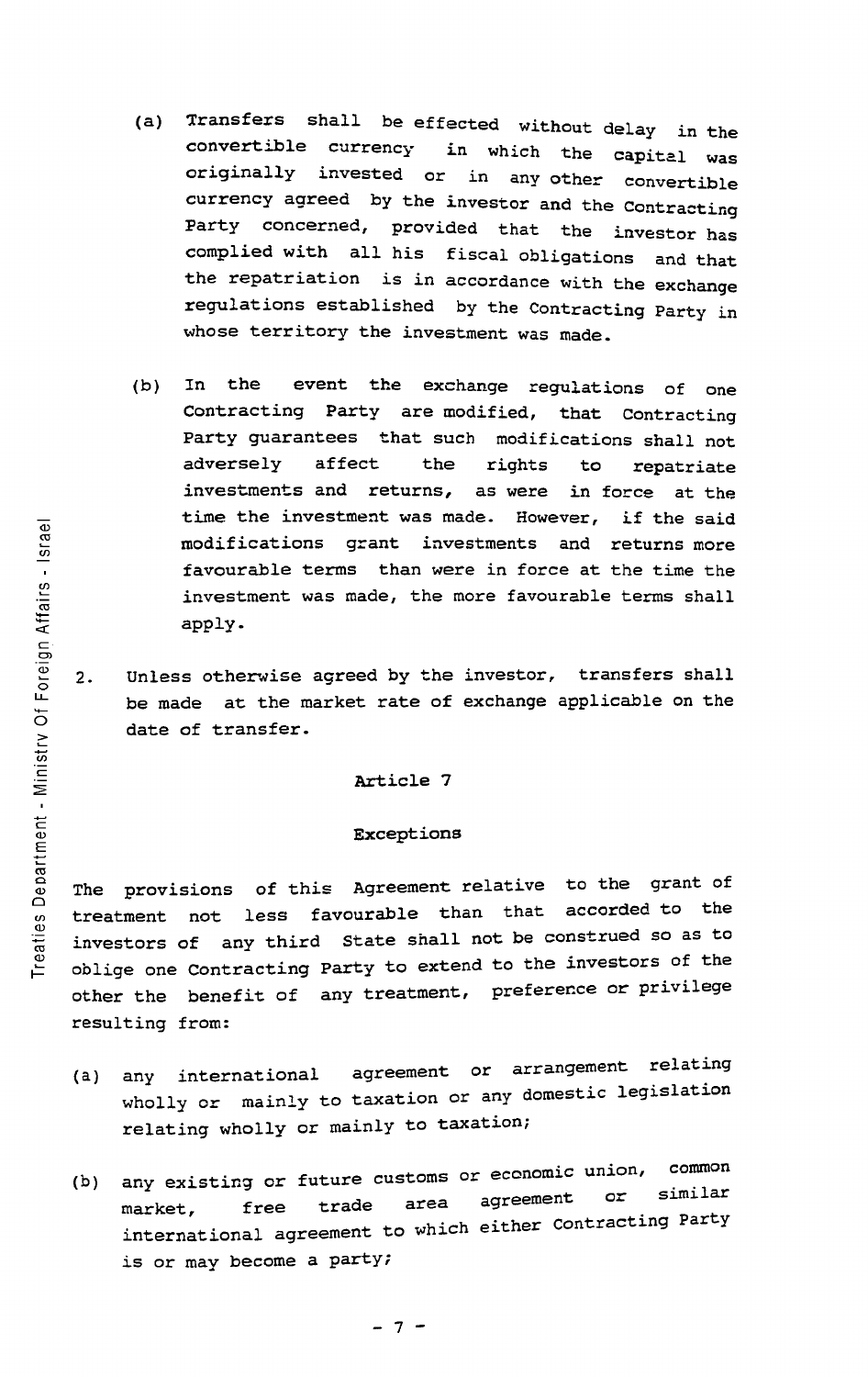(c) the definitions of "investment" (Article 1, paragraph 1)<br>and "reinvestment" (Article 1 paragraph 2) "reinvestment" (Article 1, paragraph 2) and the provisions of Article 6 contained in Agreements entered into by the State of Israel prior to January 1, 1992 with poland, Romania and Hungary.

## Article 8

# Settlement of Investment Disputes Between a Contracting Party and an Investor

Any dispute which may arise between an investor of one Contracting Party and the other Contracting Party in connection with an investment made in the territory of the latter shall be subject to negotiations between the parties to the dispute.

If any dispute between an investor of one Contracting Party and the other Contracting Party cannot be thus settled within a period of six months, the investor shall be entitled to submit the dispute to any of the following bodies at the option of the investor concerned:

- (a) a court of competent jurisdiction of the Contracting Party in whose territory the investment was made; or
- (b) the International Center for the Investment Disputes (ICSID) having Settlement of regard to the applicable provisions of the convention on the Settlement of Investment Disputes between states and Nationals of Other States, opened for signature at Washington D.C. on March 18, 1965; or
- (c) the Arbitral Tribunal of the International Chamber of Commerce in Paris; or
- (d) an arbitrator or international ad hoc arbitral tribunal as agreed by the parties to the dispute. The arbitral tribunal shall be established according to the principles contained in Article 9.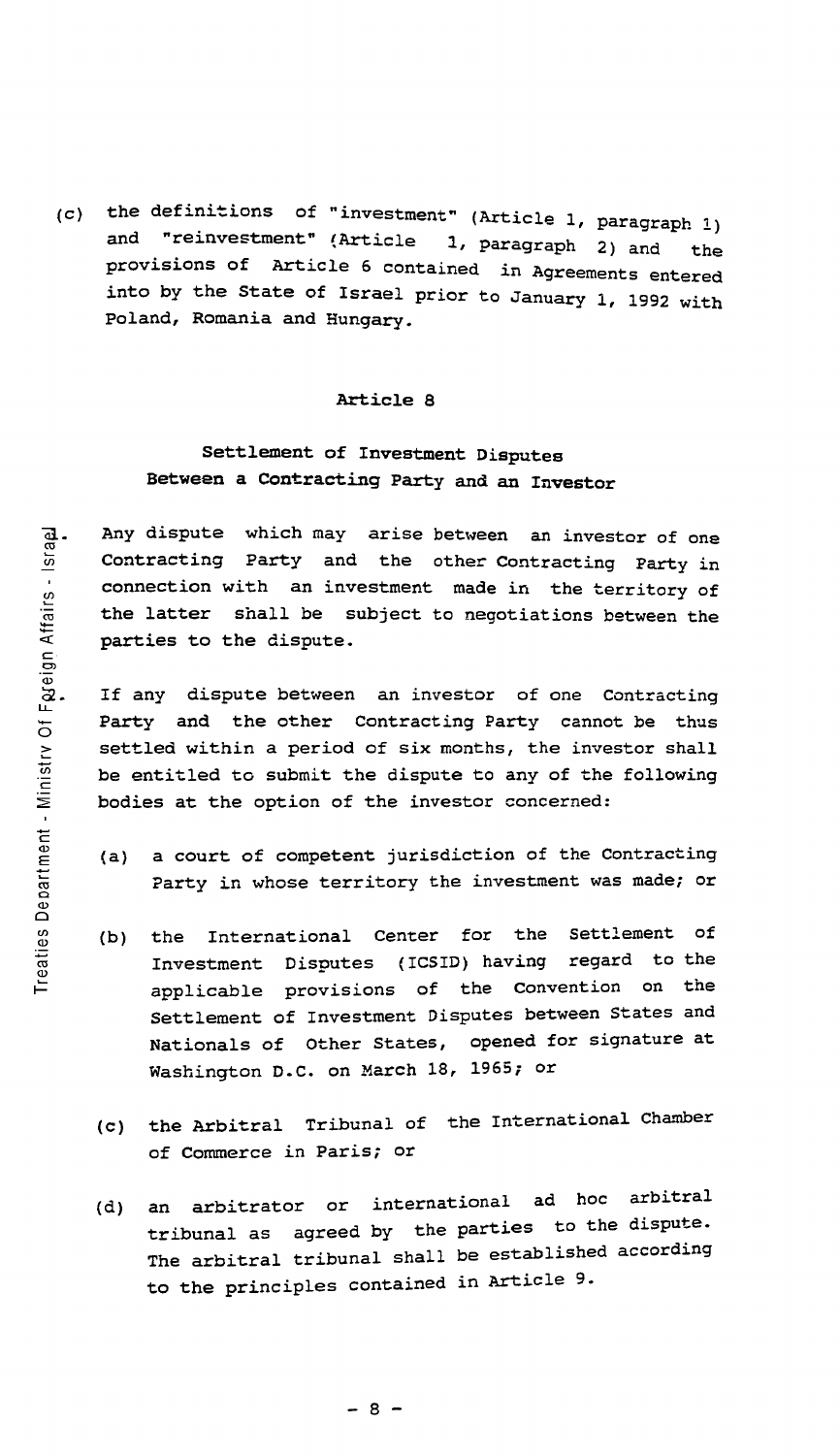- 3. All arbitral awards shall be final and binding on the parties to the dispute.
- 4. All sums received or payable as a result of a settlement shall be freely transferable in a freely convertible currency.

# Disputes Between the COntracting Parties

- 1. Disputes between the Contracting Parties concerning the interpretation or application of this Agreement should, if possible, be settled through the diplomatic channel, which may include, if both Contracting Parties so desire, referral to a Bilateral Commission composed of representatives of both Contracting Parties.
- $\frac{5}{9}$  2. If a dispute between the Contracting Parties cannot thus be settled within six (6) months from notification of the dispute, it shall, upon the request of either contracting Party, be submitted to an arbitral tribunal.
	- Such an arbitral tribunal shall be constituted for each З. individual case in the following way: Within two months of the receipt of the request for arbitration, each Contracting Party shall appoint one member of the tribunal. Those two members shall then select a national of a third State, with which both countries maintain diplomatic relations, who, on approval by the two Contracting Parties, shall be appointed Chairman of the tribunal. The Chairman shall be appointed within two months from the date of appointment of the other two members.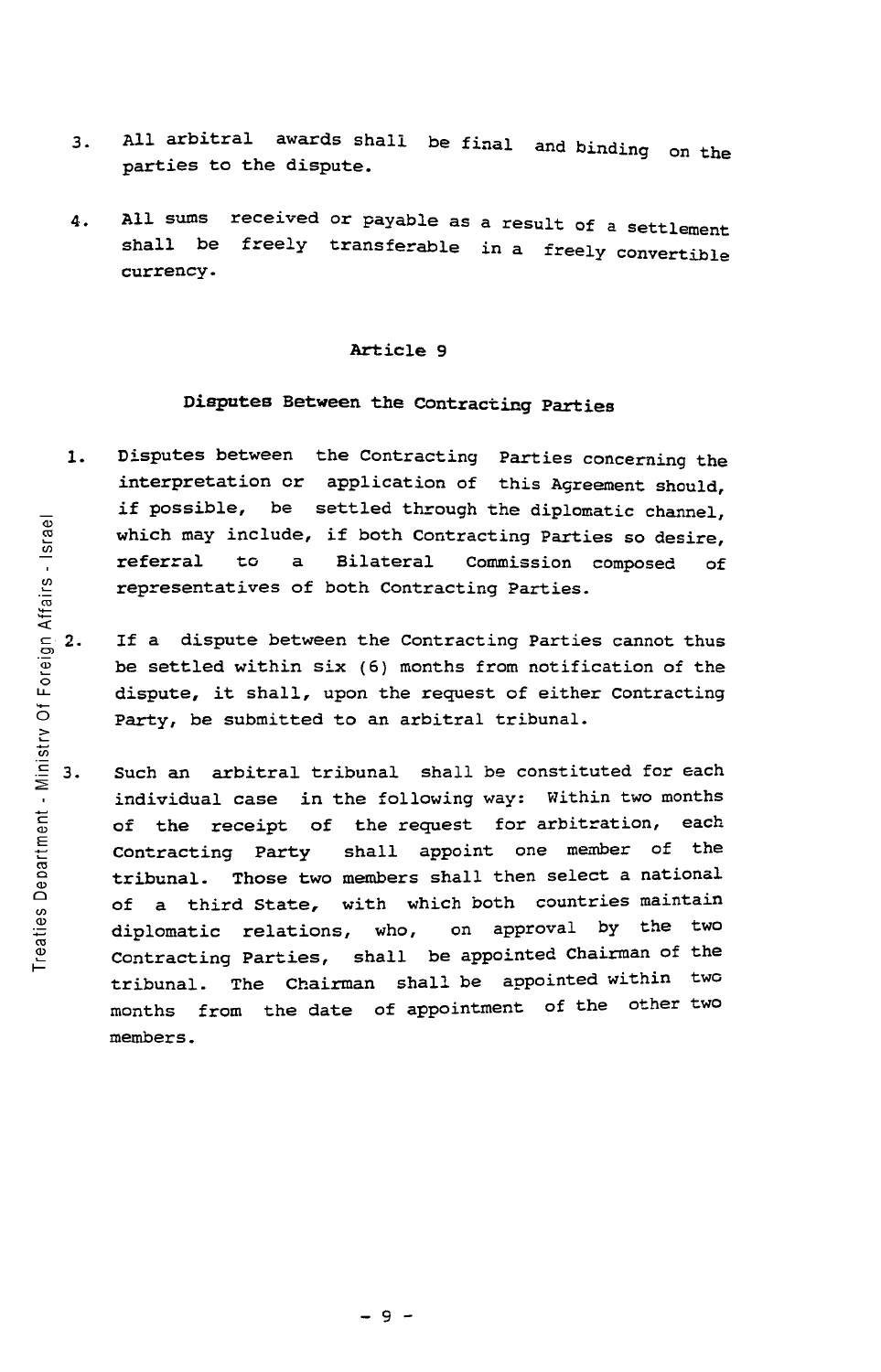- 4. If, within the periods specified in paragraph (3) of this Article, the necessary appointments have not been made, either contracting Party may, in the absence of any other agreement, invite the Chairman of the Court of Arbitration of the International Chamber of Commerce in Paris, to make the necessary appointments. If the Chairman is a national of either Contracting Party or is otherwise prevented from discharging the said function, then one of the Vice-Chairmen who is not a national of either Contracting Party shall be invited to make the necessary appointments.
- 5. The arbitral tribunal shall reach its decision by a majority of votes. Such decision shall be binding on both contracting Parties. Each Contracting Party shall bear the cost of its own member of the tribunal and of its representation in the arbitral proceedings; the cost of the Chairman and the remaining costs shall be borne in equal parts by the Contracting Parties. The tribunal shall determine its own procedure.

### Subrogation

If one Contracting Party or its designated Agency,<br>(hereinafter referred to as the "First Contracting (hereinafter referred to as the Party"), makes a payment under an indemnity given in respect of an investment in the territory of the other Contracting Party, (hereinafter referred to as the "Second Contracting Party"), the Second contracting Party shall recognize:

- (a) the assignment to the First contracting Party by law or by legal transaction of all the rights and claims of the party indemnified; and
- $(b)$ that the First Contracting Party is entitled to exercise such rights and enforce such claims by virtue of subrogation, to the same extent party indemnified, and shall assume the obligations related to the investment.

ro n Affairs e<br>a<br>o , Of For il. in c meni es Depa Trea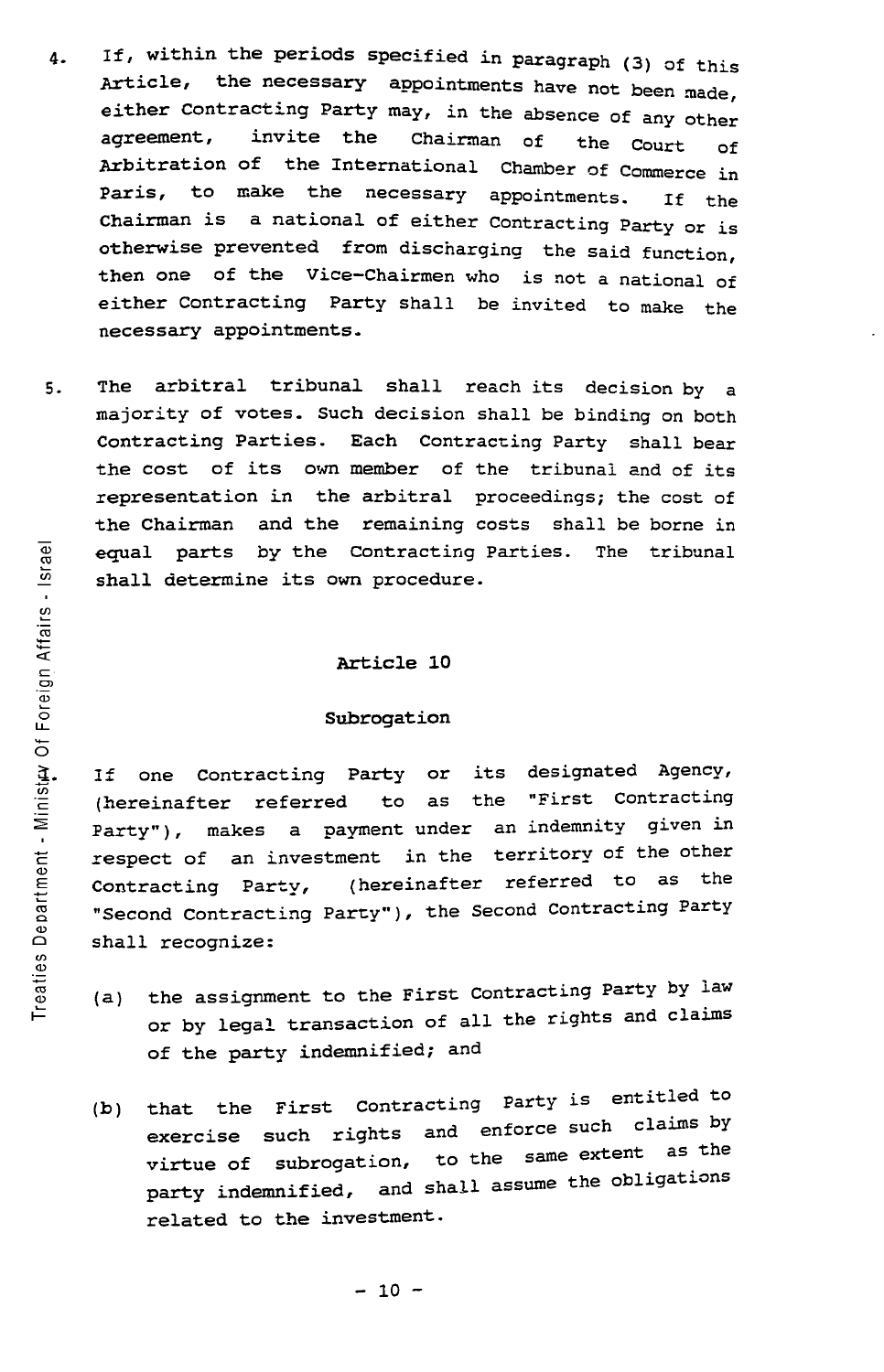- 2. The First Contracting Party shall be entitled in all circumstances to:
	- $(5)$ the same treatment in respect of the rights, and obligations acquired by it, by virtue assignment; and claims of the
	- (b) any payments received in pursuance of those rights and claims,

as the party indemnified was entitled to receive by virtue of this Agreement, in respect of the investment concerned and its related returns.

## Article 11

## Application of other Rules

When the provisions of law of either Contracting Party or<br>
the provisions of law of either Contracting Party or Obligations under international law existing at present or  $e$ stablished hereafter between the Contracting Parties in addition to the present Agreement contain rules, whether General or specific, entitling investments by investors of one Contracting Party to a treatment more favourable than is provided for by the present Agreement, such rules shall, to the extent that they are more favourable, prevail over the present Agreement.<br>00

### Article 12

# Application of the Agreement

The provisions of this Agreement shall apply to all investments whether existing or made after its entry into force provided that this Agreement shall apply only to matters affecting such investments after its entry into force.